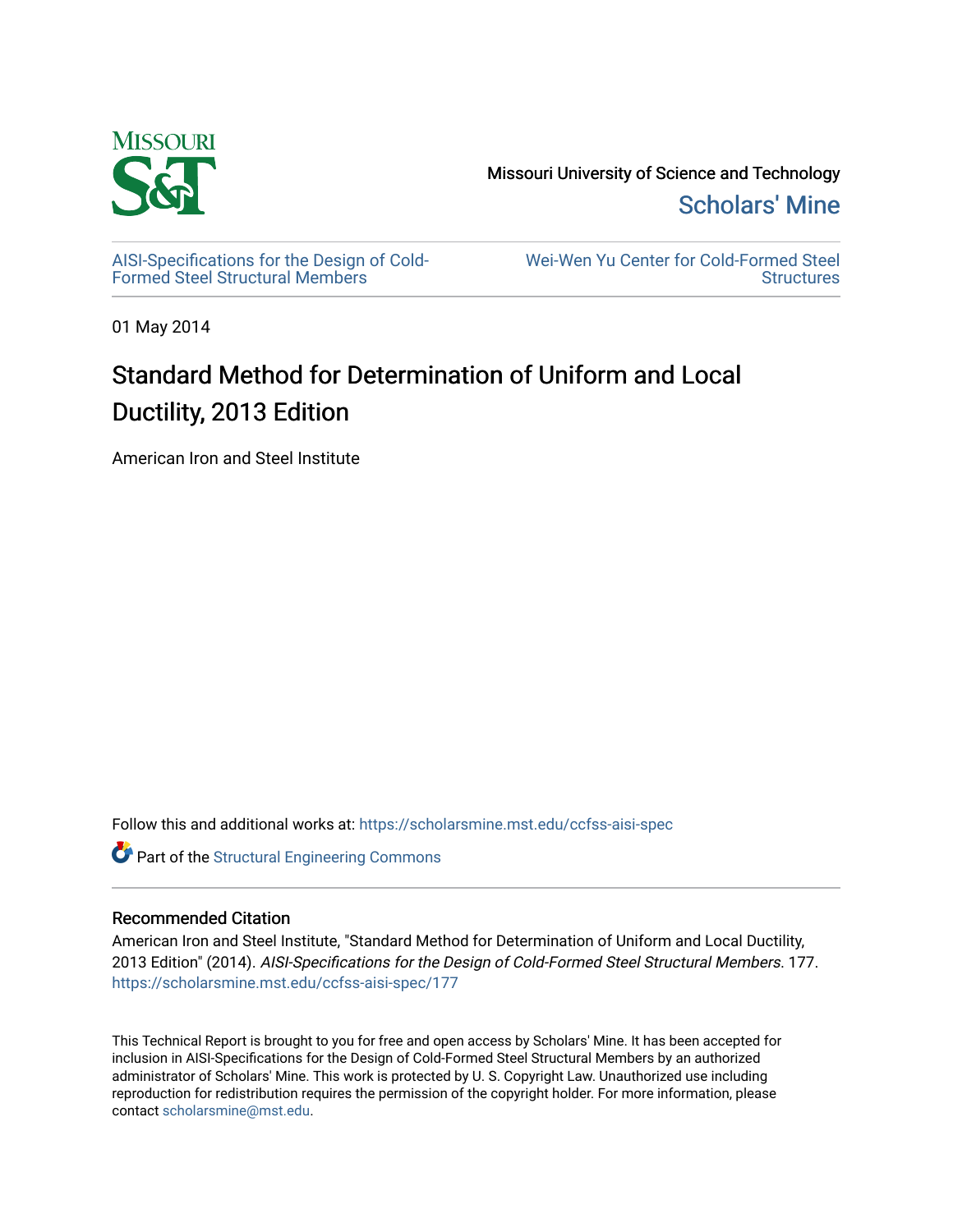

AISI S903-13



# **AISI** STANDARD

## Standard Method for Determination of Uniform and Local Ductility

2013 Edition

Approved by the AISI Committee on Specifications for the Design of Cold-Formed Steel Structural Members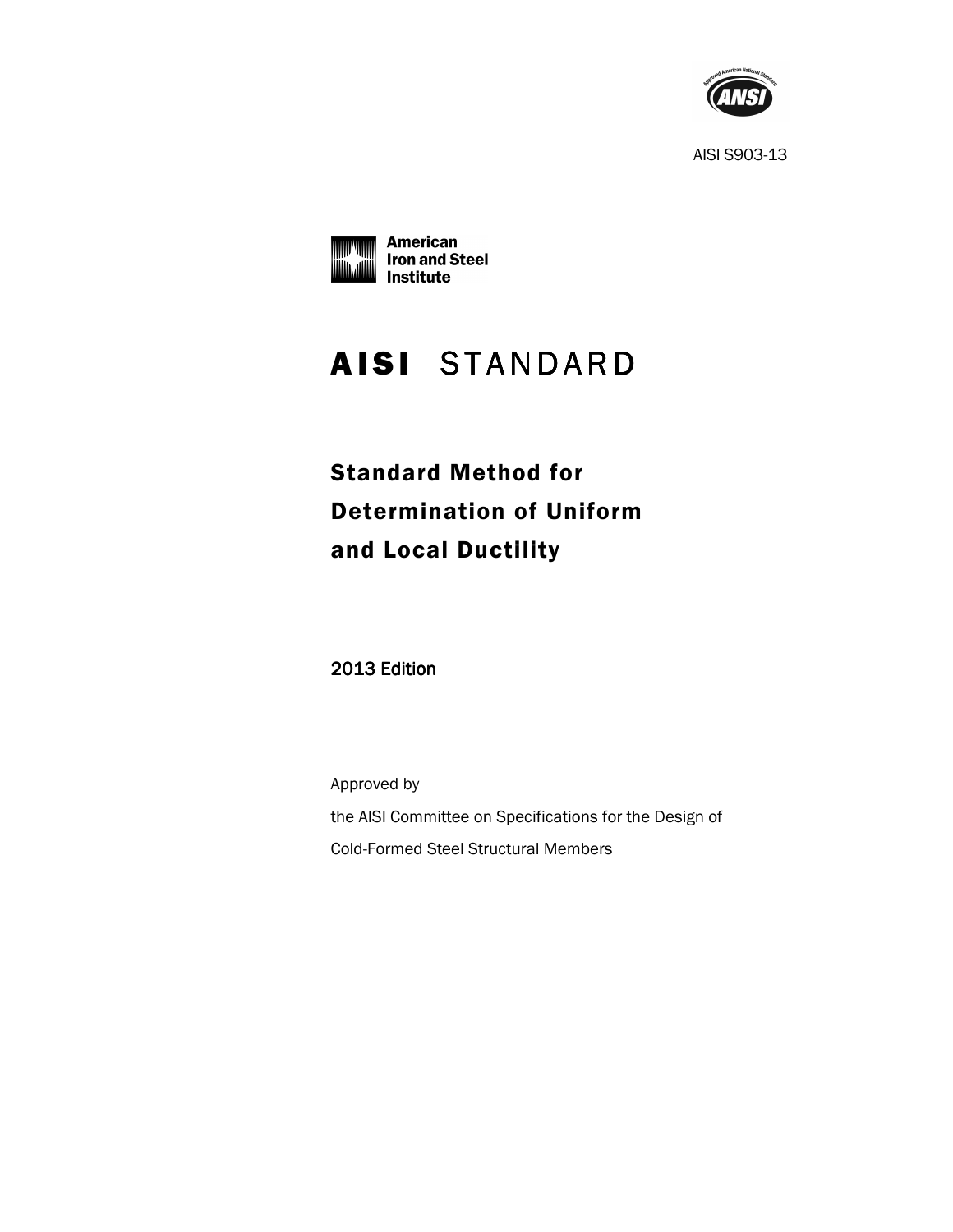The material contained herein has been developed by the American Iron and Steel Institute Committee on Specifications for the Design of Cold-Formed Steel Structural Members. The organization and the Committee have made a diligent effort to present accurate, reliable, and useful information on testing of cold-formed steel members, components or structures. The Committee acknowledges and is grateful for the contributions of the numerous researchers, engineers, and others who have contributed to the body of knowledge on the subject. With anticipated improvements in understanding of the behavior of cold-formed steel and the continuing development of new technology, this material will become dated. It is anticipated that future editions of this test procedure will update this material as new information becomes available, but this cannot be guaranteed.

The materials set forth herein are for general information only. They are not a substitute for competent professional advice. Application of this information to a specific project should be reviewed by a registered professional engineer. Indeed, in most jurisdictions, such review is required by law. Anyone making use of the information set forth herein does so at their own risk and assumes any and all resulting liability arising therefrom.

#### 1st Printing – May 2014

Produced by American Iron and Steel Institute

Copyright American Iron and Steel Institute 2014

This document is copyrighted by AISI. Any redistribution is prohibited.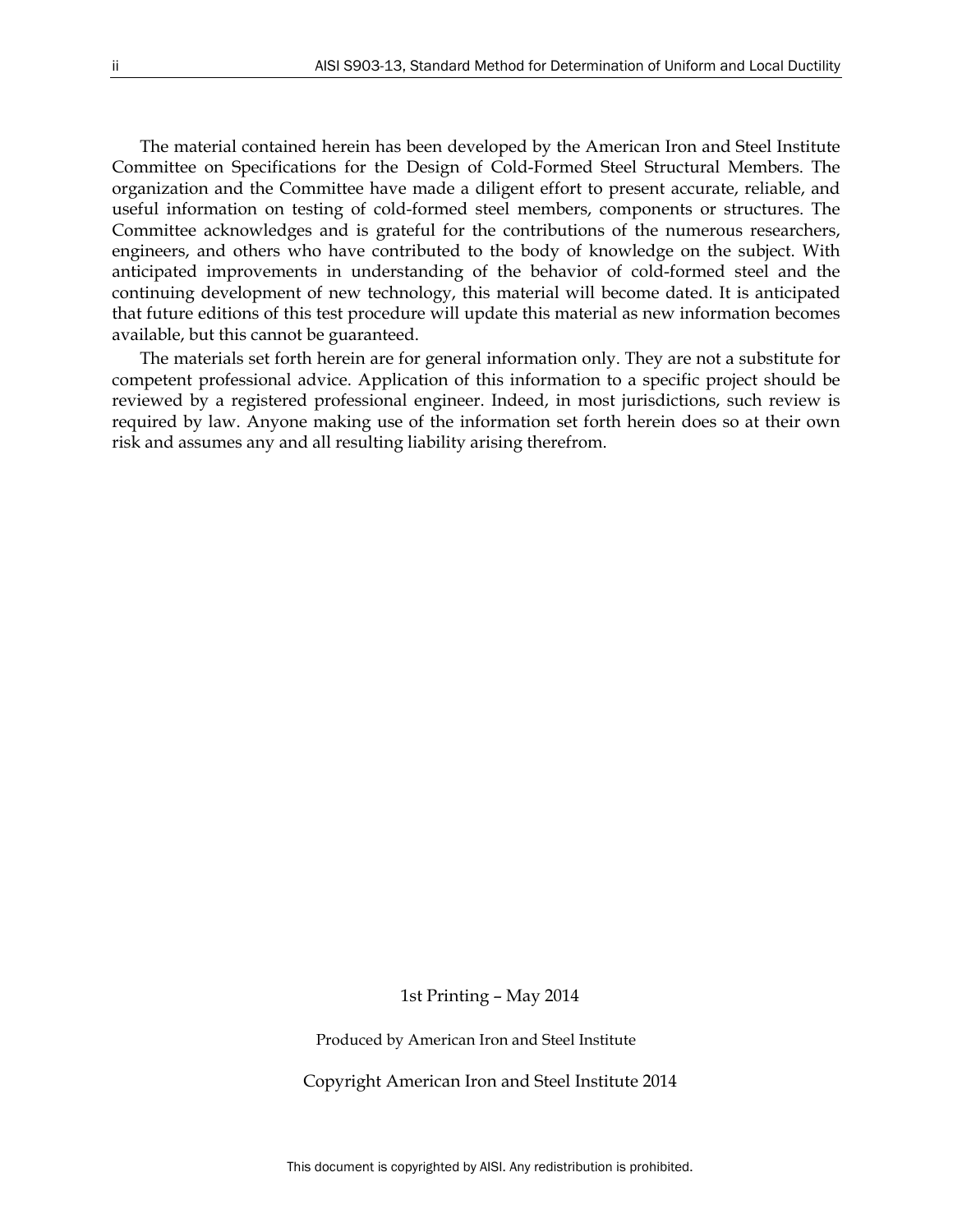#### PREFACE

The American Iron and Steel Institute Committee on Specifications developed this standard to provide test methods for determination of uniform and local ductility from a tension test.

The Committee acknowledges and is grateful for the contribution of the numerous engineers, researchers, producers and others who have contributed to the body of knowledge on this subject.

Commentary is a non-mandatory and copyrightable portion of this standard.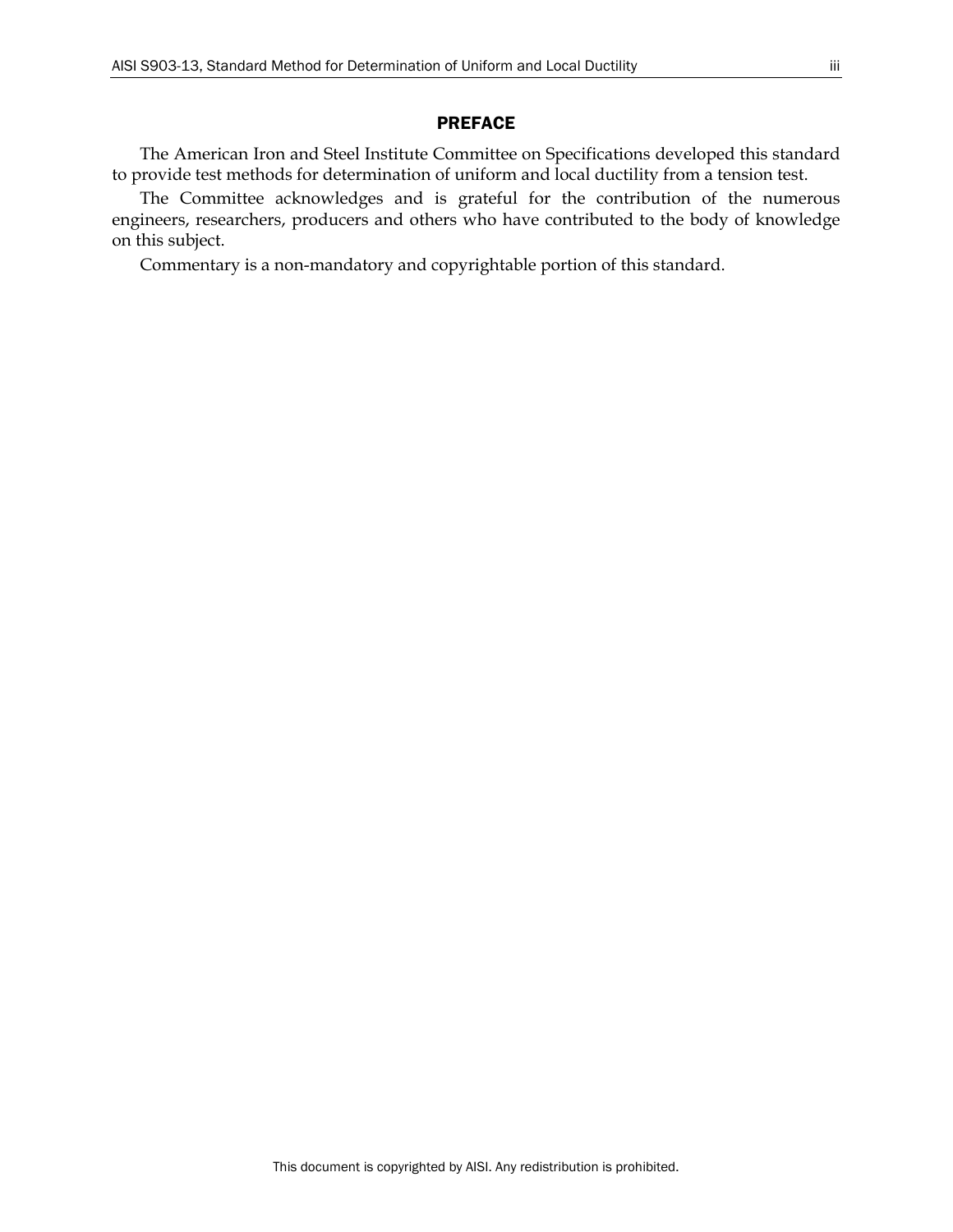This page is intentionally left blank.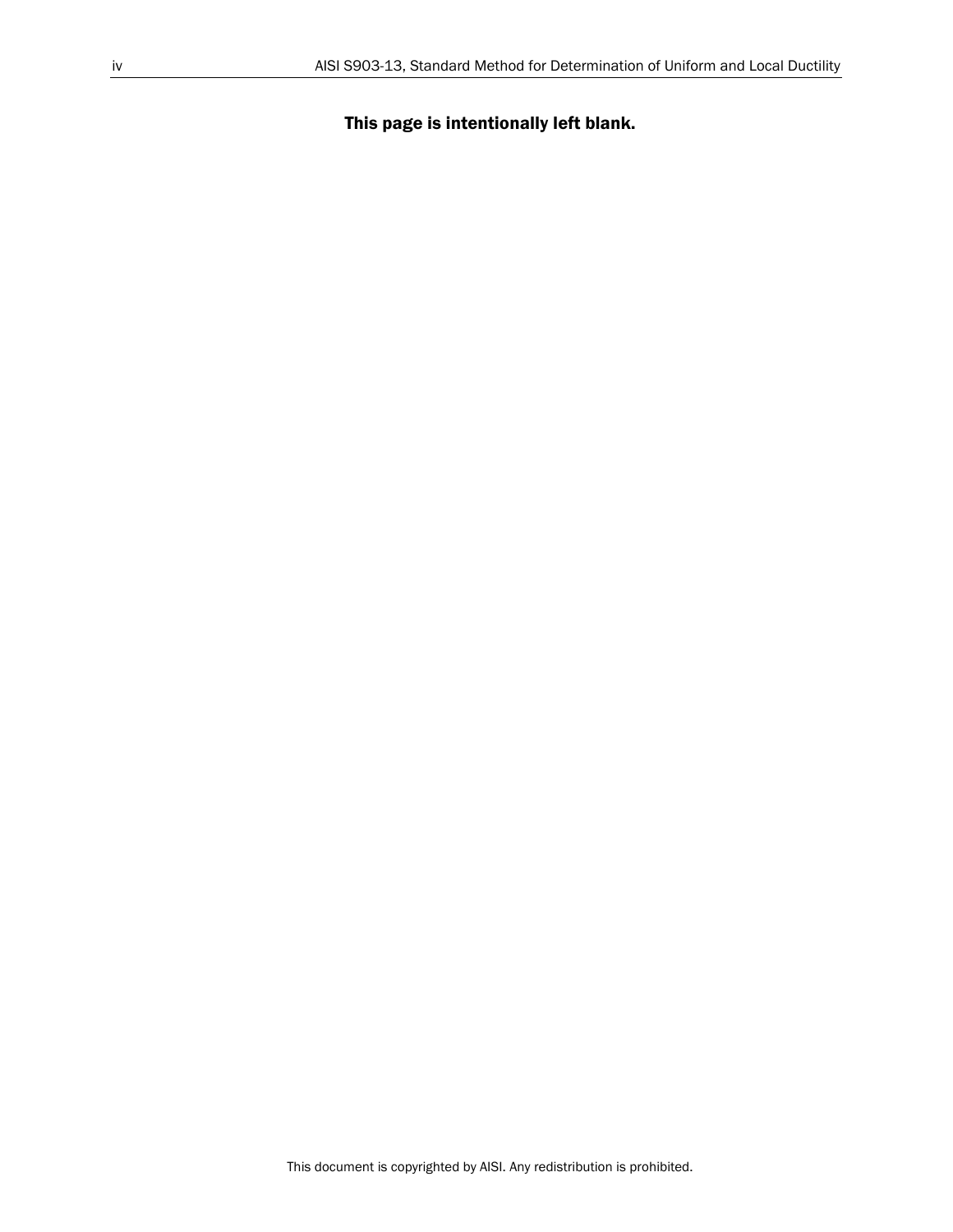#### AISI S903-13

## Standard Method for Determination of Uniform and Local Ductility

#### 1. Scope

This method covers the determination of uniform and local ductility from a tension test.

#### 2. Referenced Documents

The following documents or portions thereof are referenced within this Standard and shall be considered as part of the requirements of this document.

a. American Iron and Steel Institute (AISI), Washington, DC:

 S100-12, *North American Specification for the Design of Cold-Formed Steel Structural Members*

b. ASTM International (ASTM), West Conshohocken, PA:

A370-12a, *Standard Test Methods and Definitions for Mechanical Testing of Steel Products*

#### 3. Symbols

- $e_1$  = Linear elongation, in., in 1-in. (25.4-mm) gage length
- $e_3$  = Linear elongation, in., in 3-in. (76.2-mm) gage length
- $e_{3e}$  = Linear elongation, in., in 2-in. (50.8 mm) gage length not containing 1-in. (25.4-mm) length of fractured portion
- $e_{u}$  = Linear elongation, in., at ultimate load in standard tension coupon test
- $\varepsilon_3$  = Percent elongation in 3-in. (76.2-mm) gage length
- $\varepsilon_{3e}$  = Percent elongation in 2-in. (50.8-mm) gage length not containing 1in. (25.4 mm) length of fractured portion
- εf = Percent elongation at fracture in 2-in. (50.8 mm) gage length of standard tension coupon
- $\varepsilon_{u}$  = Percent elongation at ultimate load in standard tension coupon test

 $\varepsilon_{uniform}$  = Uniform percent elongation

 $\varepsilon_{local}$  = Local percent elongation in ½-in. (12.7-mm) gage length

```
\varepsilon_{1/2} = Percent elongation in ½-in. (12.7-mm) gage length
```
#### 4. Test Procedure

**4.1** A tension coupon shall be prepared in accordance with ASTM A370 except that the central length of  $\frac{1}{2}$ -in. (12.7-mm) uniform width of the coupon shall be at least  $\frac{3\frac{1}{2}$ -in. (88.9mm) long.

**4.2** Gage lines shall be scribed at  $\frac{1}{2}$ -in. (12.7-mm) intervals along the entire length of the coupon.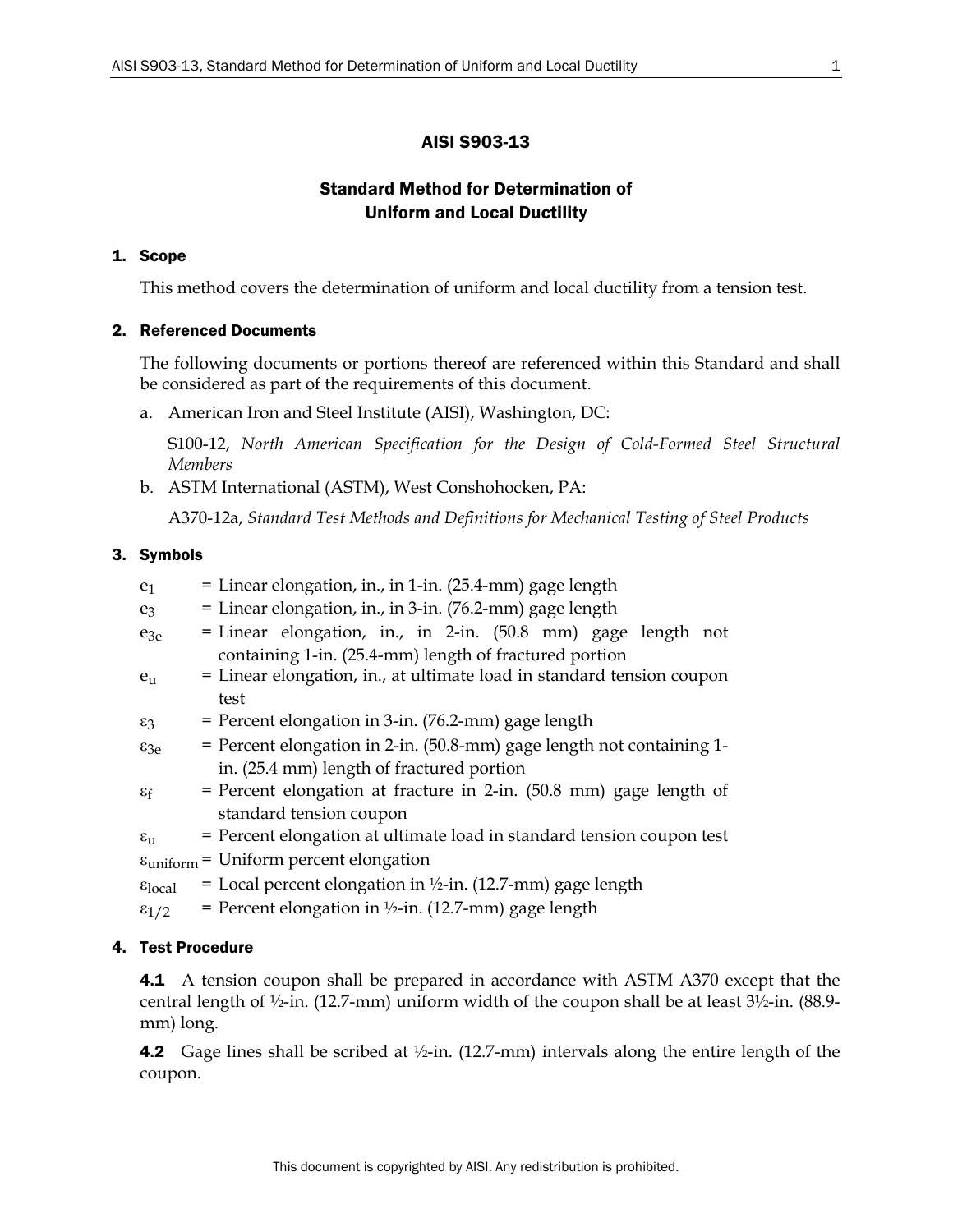**4.3** After completion of the coupon test, the following two permanent plastic deformations shall be measured: (a) the linear elongation in a 3-in. (76.2-mm) gage length,  $e_{3}$ , such that the fractured portion is included (preferably near the middle third of this 3-in. (76.2-mm) gage length); and (b) the linear elongation in a 1-in. (25.4-mm) gage length,  $e_1$ , containing the fracture.

**4.4** The linear elongation,  $e_{3e}$ , shall be calculated in accordance with Equation (1), where  $e_{3e}$  = linear elongation in a 2-in. (50.8-mm) gage length not containing the 1-in. (25.4-mm) length of the fractured portion.

$$
e_{3e} = e_3 - e_1 \tag{1}
$$

**4.5** From the two preceding elongation measurements,  $e_3$  and  $e_{3e}$ , calculate the percentage elongations as follows:

| $\varepsilon_3 = (e_3/3.00) \times 100$       | in inches      | (2a) |
|-----------------------------------------------|----------------|------|
| $=$ (e <sub>3</sub> /76.2) $\times$ 100       | in millimeters | (2b) |
| $\varepsilon_{3e} = (e_{3e}/2.00) \times 100$ | in inches      | (3a) |
| $=$ (e <sub>3e</sub> /50.8) x 100             | in millimeters | (3b) |

From these percentage elongations, the uniform and local ductility parameters shall be obtained in accordance with Sections 4.6 and 4.7.

**4.6** Since the fractured portion which includes local elongation is eliminated from  $\varepsilon_{3e}$ , it shall be a measure of the uniform ductility of the material. Thus

 $\varepsilon_{\text{uniform}} = \varepsilon_{3e}$  (4)

**4.7** The local elongation shall be determined over a small length which includes the fractured portion. For simplicity, this length is permitted to be assumed to be  $\frac{1}{2}$  in. (12.7) mm), which is large enough to include the necked portion of most thicknesses and types of sheet steels used, and is small enough to give valid comparison for different types of steels. Thus

$$
\varepsilon_{\text{local}} = \varepsilon_{1/2} = 6 \left( \varepsilon_3 - \varepsilon_{3\text{e}} \right) + \varepsilon_{3\text{e}} \tag{5}
$$

in which constant 6 is the multiplication factor which converts the local elongation ( $\varepsilon_3$  -  $\varepsilon_{3e}$ ) measured in 3-in. (76.2-mm) to local elongation in  $\frac{1}{2}$ -in. (12.7-mm) gage length.

#### 5. Alternative Test Procedure

The alternative test procedure provided in this section is permitted to be used in lieu of the test procedure provided in Section 4 for determining the local elongation.

**5.1** A standard tension coupon shall be prepared in accordance with ASTM A370 with a standard 2-in. (50.8 mm) gage length.

**5.2** The strain at the tensile strength, i.e., percentage strain  $\varepsilon_u$  at the peak of the stressstrain curve, shall be measured. The percentage elongation,  $\varepsilon_{\text{u}}$ , at ultimate load shall then be calculated as

| $\varepsilon_{\rm u}$ = (e <sub>u</sub> /2.00) x 100 | in inches      | (6a) |
|------------------------------------------------------|----------------|------|
| $=$ (e <sub>u</sub> /50.8) x 100                     | in millimeters | (6b) |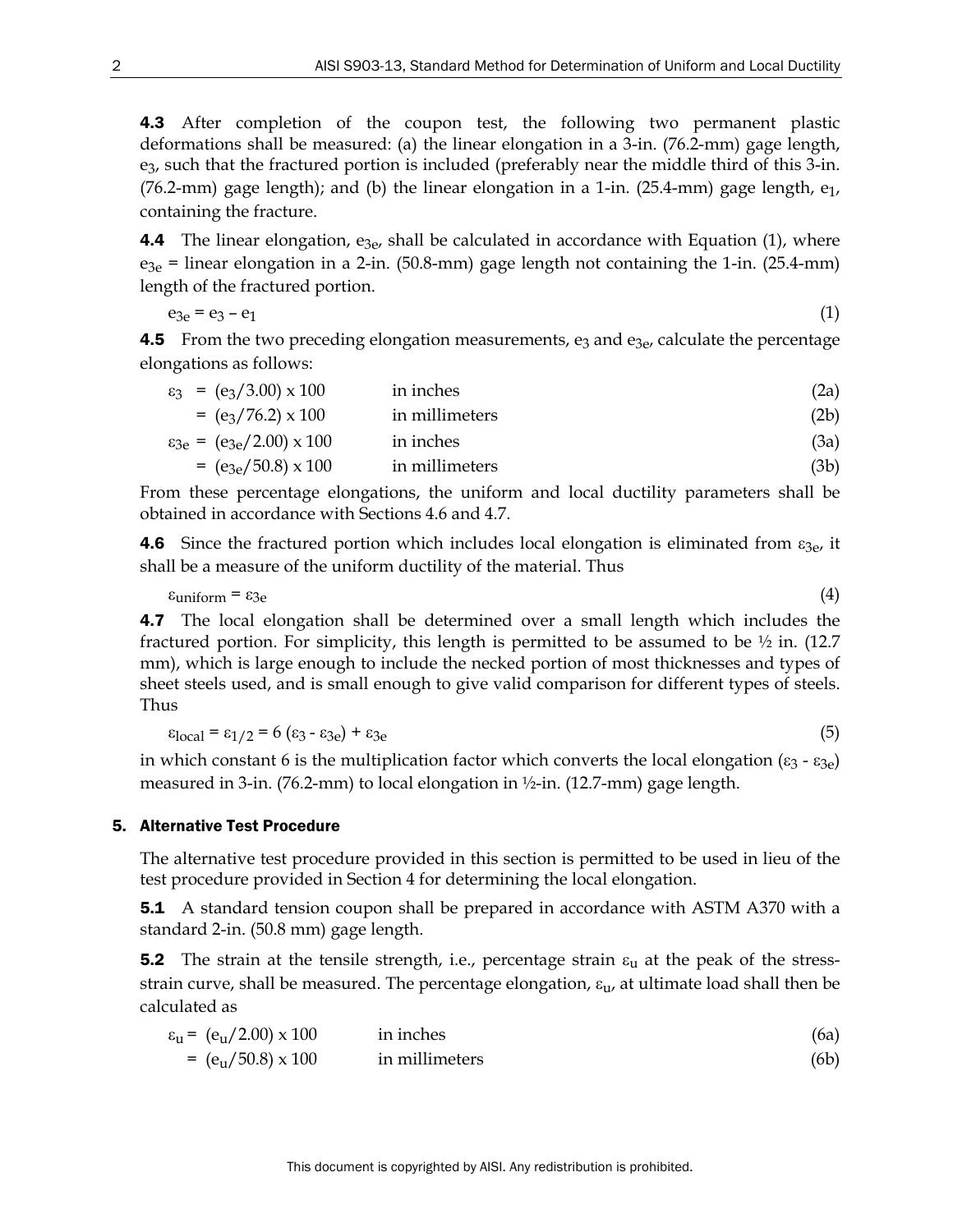**5.3** To obtain a measure of the local ductility, percentage strain at fracture  $\varepsilon_f$ , also in a 2-in. (50.8 mm) gage length, shall be measured. Equation (7) shall then be used to convert ( $\varepsilon_f$  -  $\varepsilon_u$ ) into the percentage elongation in a ½-in. (12.7-mm) gage length:

$$
\varepsilon_{\text{local}} = \varepsilon_{1/2} = \varepsilon_{\text{u}} + 4 \left( \varepsilon_{\text{f}} - \varepsilon_{\text{u}} \right) \tag{7}
$$

in which 4 is the multiplication factor to convert a 2-in. (50.8-mm) gage length local elongation to a  $\frac{1}{2}$ -in. (12.7-mm) gage length.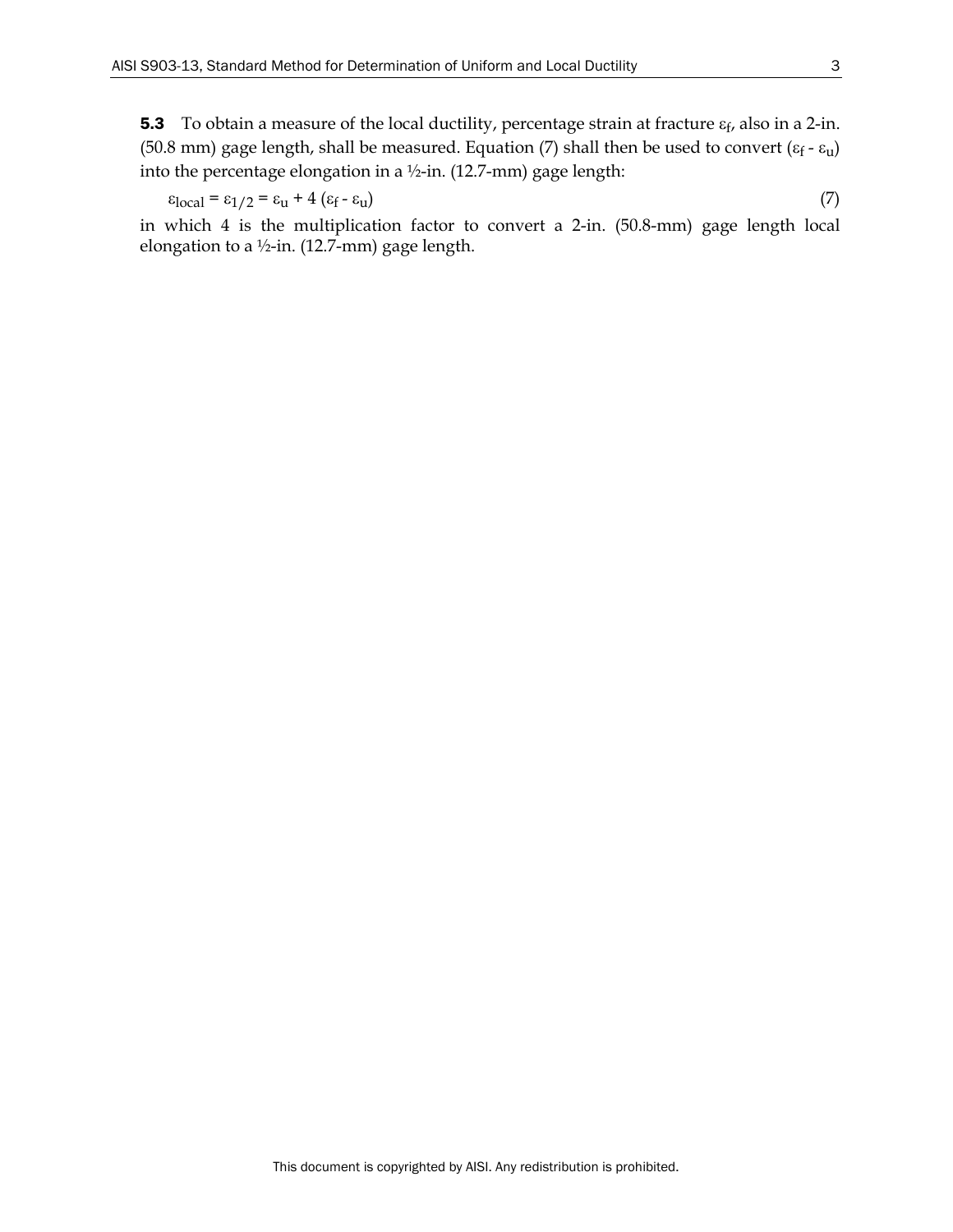This page is intentionally left blank.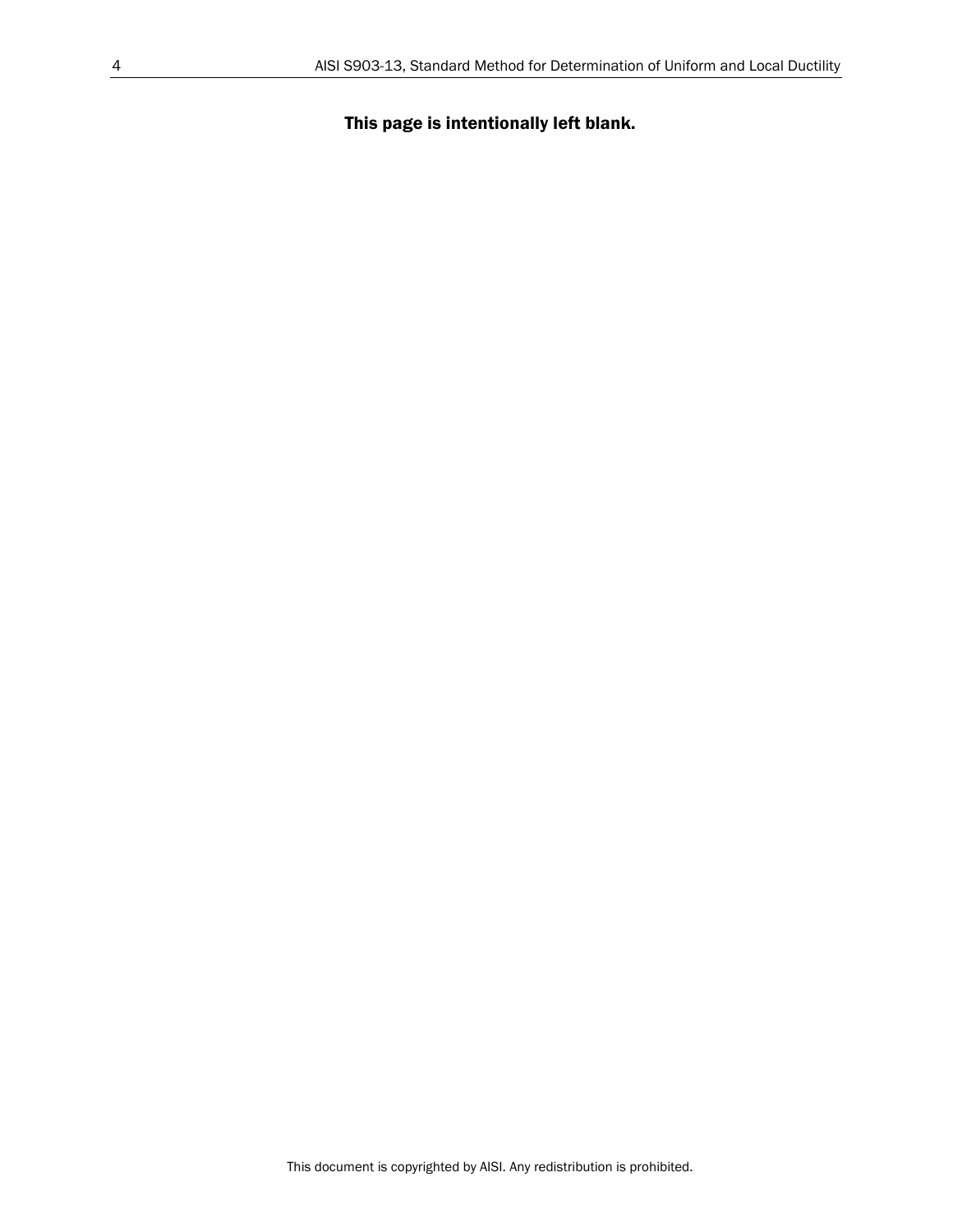#### AISI S903-13-C

### Commentary on Standard Method for Determination of Uniform and Local Ductility

This standard is developed to determine uniform and local ductility from a tension test. The test method provides an alternative method of determining if a steel has adequate ductility as defined in AISI S100, *North American Specification for the Design of Cold-Formed Steel Structural Members*. This test method is based on the method suggested by Dhalla and Winter (1974).

In the Standard, two test procedures are provided. In the first test procedure provided in Standard Section 4, linear elongation in a 3-in. (76.2 mm) gage length, e<sub>3</sub>, and linear elongation in a 2-in. (50.8 mm) gage length,  $e_1$ , are measured. Both elongations contain the fractured portion. The difference of  $e_3$  and  $e_1$  gives the linear elongation,  $e_{3e}$ , in a 2-in. (50.8 mm) gage length not containing the 1-in. (25.4 mm) length of the fracture.  $\varepsilon_{3e}$  is used to measure the uniform ductility. The local elongation, which should include the fractured portion, is determined using the Standard Equation (5).

In the alternative method provided in Standard Section 5, the strain at the tensile strength (i.e., percentage strain  $\varepsilon_u$  at the peak of the stress-strain curve) is a measure of uniform ductility, because up to this strain, no necking or local elongation has taken place. Therefore, to obtain the uniform ductility, the stress-strain curve is plotted at least up to the maximum load or the linear elongation,  $e_u$ , at maximum load is measured directly, so that  $\varepsilon_u$  is obtained by Standard Equation (6a) or (6b).

To obtain a measure of the local ductility, it is necessary to measure the percentage strain at fracture  $\varepsilon_f$ , also in a 2-in. (50.8 mm) gage length. However, the strain which occurs after the maximum load has been passed (descending branch) is the necking strain, and is localized at the eventual fracture zone, thus  $(\epsilon_f - \epsilon_u)$  is the local percentage elongation referred to in a 2-in. (50.4 mm) gage length. The Standard Equation (7) converts this ( $\varepsilon_f$  -  $\varepsilon_u$ ) into the percentage elongation in a  $\frac{1}{2}$ -in. (12.7-mm) gage length.

#### Reference

Dhalla, A. K. and G. Winter (1974), "Steel Ductility Measurements," *Journal of Structural Division, Proceedings ASCE*, Vol. 100, No. ST2, February 1974.